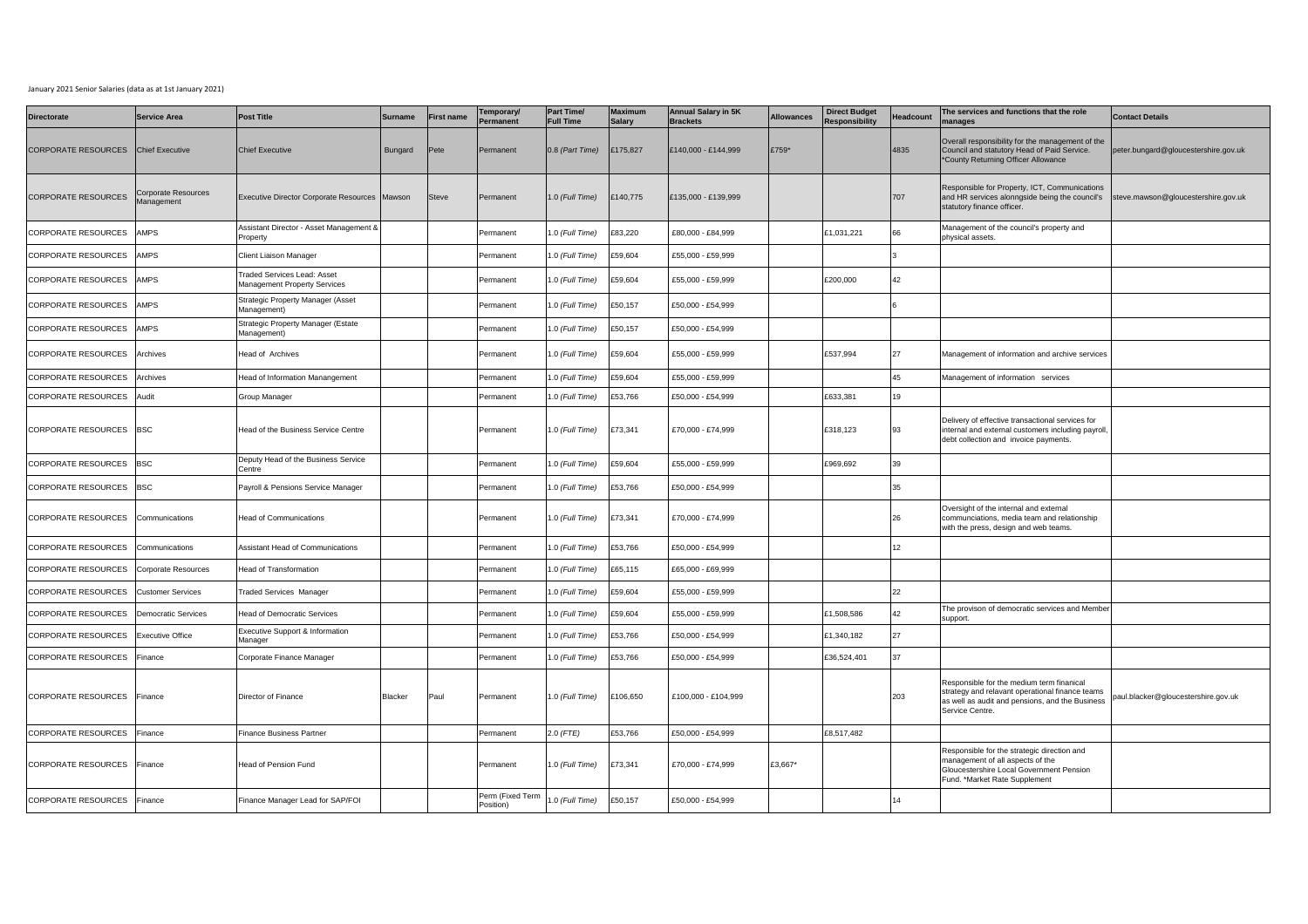| <b>Directorate</b>                  | <b>Service Area</b>                 | Post Title                                                     | <b>Surname</b> | First name | emporary/<br>Permanent            | Part Time/<br><b>Full Time</b> | <b>Maximum</b><br><b>Salary</b> | <b>Annual Salary in 5K</b><br><b>Brackets</b> | <b>Allowances</b> | <b>Direct Budget</b><br><b>Responsibility</b> | Headcount | The services and functions that the role<br>nanages                                                                                                                                                                                                                                                                                                                                                               | <b>Contact Details</b>               |
|-------------------------------------|-------------------------------------|----------------------------------------------------------------|----------------|------------|-----------------------------------|--------------------------------|---------------------------------|-----------------------------------------------|-------------------|-----------------------------------------------|-----------|-------------------------------------------------------------------------------------------------------------------------------------------------------------------------------------------------------------------------------------------------------------------------------------------------------------------------------------------------------------------------------------------------------------------|--------------------------------------|
| CORPORATE RESOURCES Human Resources |                                     | Director of Digital & People Services                          | Quayle         | Mandy      | Permanent                         | 1.0 (Full Time)                | £106,650                        | £95.000-£99.000                               |                   |                                               | 141       | To provide professional advice to Members in<br>respect of HR, Organisational Development, ICT<br>and/or a range of other support services. To take<br>the lead in developing the Council's review,<br>application and development of its Digital<br>Strategy and its delivery across the Council.                                                                                                                | mandy.quayle@gloucestershire.gov.uk  |
| CORPORATE RESOURCES                 | Human Resources                     | Head of HR                                                     |                |            | Permanent                         | 1.0 (Full Time)                | £65,115                         | £60,000 - £64,999                             |                   | £1,826,585                                    | 34        | Oversight of the HR Function                                                                                                                                                                                                                                                                                                                                                                                      |                                      |
| CORPORATE RESOURCES                 | Human Resources                     | <b>HR Business Partner</b>                                     |                |            | Permanent                         | 5.0 (Full Time)                | £50,157                         | £50,000 - £54,999                             |                   |                                               |           |                                                                                                                                                                                                                                                                                                                                                                                                                   |                                      |
| CORPORATE RESOURCES ICT             |                                     | Head of Strategy & Architecture                                |                |            | Permanent                         | .0 (Full Time)                 | £65,115                         | £60,000 - £64,999                             |                   | £2,091,622                                    | 18        | Develop and implement the technology strategy<br>and to provide technical leadership and guidance                                                                                                                                                                                                                                                                                                                 |                                      |
| CORPORATE RESOURCES                 | <b>ICT</b>                          | <b>CT Contract Transition &amp; Compliance</b><br>Mar          |                |            | Permanent                         | .0 (Full Time)                 | £53,766                         | £50,000 - £54,999                             |                   | £4,917,723                                    |           |                                                                                                                                                                                                                                                                                                                                                                                                                   |                                      |
| CORPORATE RESOURCES                 | Legal Services                      | Assistant Director of Legal Services                           |                |            | Permanent                         | .0 (Full Time)                 | £83,220                         | £80,000 - £84,999                             |                   | £3,348,296                                    | 52        | Management of internal legal services.                                                                                                                                                                                                                                                                                                                                                                            |                                      |
| CORPORATE RESOURCES                 | Legal Services                      | Principal Lawyer and Legal Services<br>Business Partner        |                |            | Permanent                         | 2.0 (FTE)                      | £59,604                         | £55,000 - £59,999                             |                   |                                               |           |                                                                                                                                                                                                                                                                                                                                                                                                                   |                                      |
| CORPORATE RESOURCES                 | Legal Services                      | Principal Lawyer and Legal Services<br><b>Business Partner</b> |                |            | Permanent                         | .0 (Full Time)                 | 159,604                         | £50,000 - £54,999                             |                   |                                               |           |                                                                                                                                                                                                                                                                                                                                                                                                                   |                                      |
| CORPORATE RESOURCES                 | <b>Legal Services</b>               | Principal Procurement Lawyer                                   |                |            | Permanent                         | .0 (Full Time)                 | 250,157                         | £50,000 - £54,999                             |                   |                                               |           |                                                                                                                                                                                                                                                                                                                                                                                                                   |                                      |
| CORPORATE RESOURCES                 | Pensions                            | Pensions Administration Manager                                |                |            | Permanent                         | .0 (Full Time)                 | 253,766                         | £50,000 - £54,999                             |                   |                                               | 21        |                                                                                                                                                                                                                                                                                                                                                                                                                   |                                      |
| CORPORATE RESOURCES                 | Planning, Performance and<br>Change | Director of Policy, Performance and<br>Governance              | Avlifffe       | Rob        | Permanent                         | .0 (Full Time)                 | £106,650                        | £95,000-£99,000                               |                   |                                               | 254       | Oversight of corporate policy, strategic business<br>planning, performance improvement and change rob.ayliffe@gloucestershire.gov.uk<br>management & Monitoring Officer.                                                                                                                                                                                                                                          |                                      |
| CORPORATE RESOURCES                 | Planning, Performance and<br>Change | Manager: Projects and Programmes<br>Team                       |                |            | Permanent                         | .0 (Full Time)                 | 253,766                         | £50,000 - £54,999                             |                   | £3,024,662                                    | 15        |                                                                                                                                                                                                                                                                                                                                                                                                                   |                                      |
| CORPORATE RESOURCES                 | Planning, Performance and<br>Change | Performance & Improvement Manager                              |                |            | Permanent                         | .0 (Full Time)                 | £53,766                         | £50,000 - £54,999                             |                   |                                               | 10        |                                                                                                                                                                                                                                                                                                                                                                                                                   |                                      |
| CORPORATE RESOURCES                 | Planning, Performance and<br>Change | Head of Planning, Performance &<br>Improvement                 |                |            | Perm (Fix Term Po 1.0 (Full Time) |                                | £65,115                         | £60,000 - £64,999                             |                   | £2,143,422                                    | 54        |                                                                                                                                                                                                                                                                                                                                                                                                                   |                                      |
| CORPORATE RESOURCES                 | Planning, Performance and<br>Change | Strategic Intelligence Manager                                 |                |            | Permanent                         | .0 (Full Time)                 | £53,766                         | £50,000 - £54,999                             |                   |                                               | 24        |                                                                                                                                                                                                                                                                                                                                                                                                                   |                                      |
| CORPORATE RESOURCES                 | Planning, Performance and<br>Change | Programme Manager                                              |                |            | ermanent                          | .0 (Full Time)                 | £50,157                         | £50,000 - £54,999                             |                   |                                               |           |                                                                                                                                                                                                                                                                                                                                                                                                                   |                                      |
| CORPORATE RESOURCES                 | Strategic Procurement               | Assistant Director of Strategic<br>Procurement                 |                |            | Permanent                         | 1.0 (Full Time)                | 283,220                         | £80,000 - £84,999                             |                   |                                               | 16        | Ensuring the effective and legal procurement of<br>services and purchasing.                                                                                                                                                                                                                                                                                                                                       |                                      |
| <b>CHILDREN'S SERVICES</b>          | Children's                          | <b>Executive Director Children's Services</b>                  | Spencer        | Chris      | Permanent                         | 1.0 (Full Time)                | £140,775                        | £130.000 - £134.999                           | £15.000*          |                                               | 1398      | Statutory Director of Children's Services with<br>responsibility for all related services including<br>Children's Social Care, Children's Safeguarding,<br>Looked After Children, Children with Disabilities.<br>Adoption, Early Years, Early Health, Young<br>People Partnership, Education and Learning,<br>Education and Skills, Commissioning, Schools<br>Strategic Commissioning. *Market Rate<br>Supplement | chris.spencer@gloucestershire.gov.uk |
| CHILDREN'S SERVICES                 | Children's                          | Director - Partnerships                                        | Dempsey        | Andrew     | Permanent                         | 1.0 (Full Time)                | £106,650                        | £105,000 - £109,999                           |                   |                                               | 378       | Responsible for strategic planning for children's<br>services and the development of relationships<br>and joint working with partners across the<br>County.                                                                                                                                                                                                                                                       | andy.dempsey@gloucestershire.gov.uk  |
| CHILDREN'S SERVICES                 | Children's Social Care              | Early Years Service Manager                                    |                |            | Permanent                         | 1.0 (Full Time)                | £59,604                         | £55,000 - £59,999                             |                   | 34,201,620 27<br>$\mathbf{f}$                 |           |                                                                                                                                                                                                                                                                                                                                                                                                                   |                                      |
| CHILDREN'S SERVICES                 | Children's Social Care              | <b>Head of Quality</b>                                         |                |            | Permanent                         | 1.0 (Full Time)                | £73,341                         | £70,000 - £74,999                             |                   | 2,012,658 70<br>$\mathbf{f}$                  |           | To take the strategic lead and provide expert<br>advice on safeguarding across the Children and<br>Young People's Partnership and to design and<br>deliver a quality assurance framework for<br>safeguarding.                                                                                                                                                                                                     |                                      |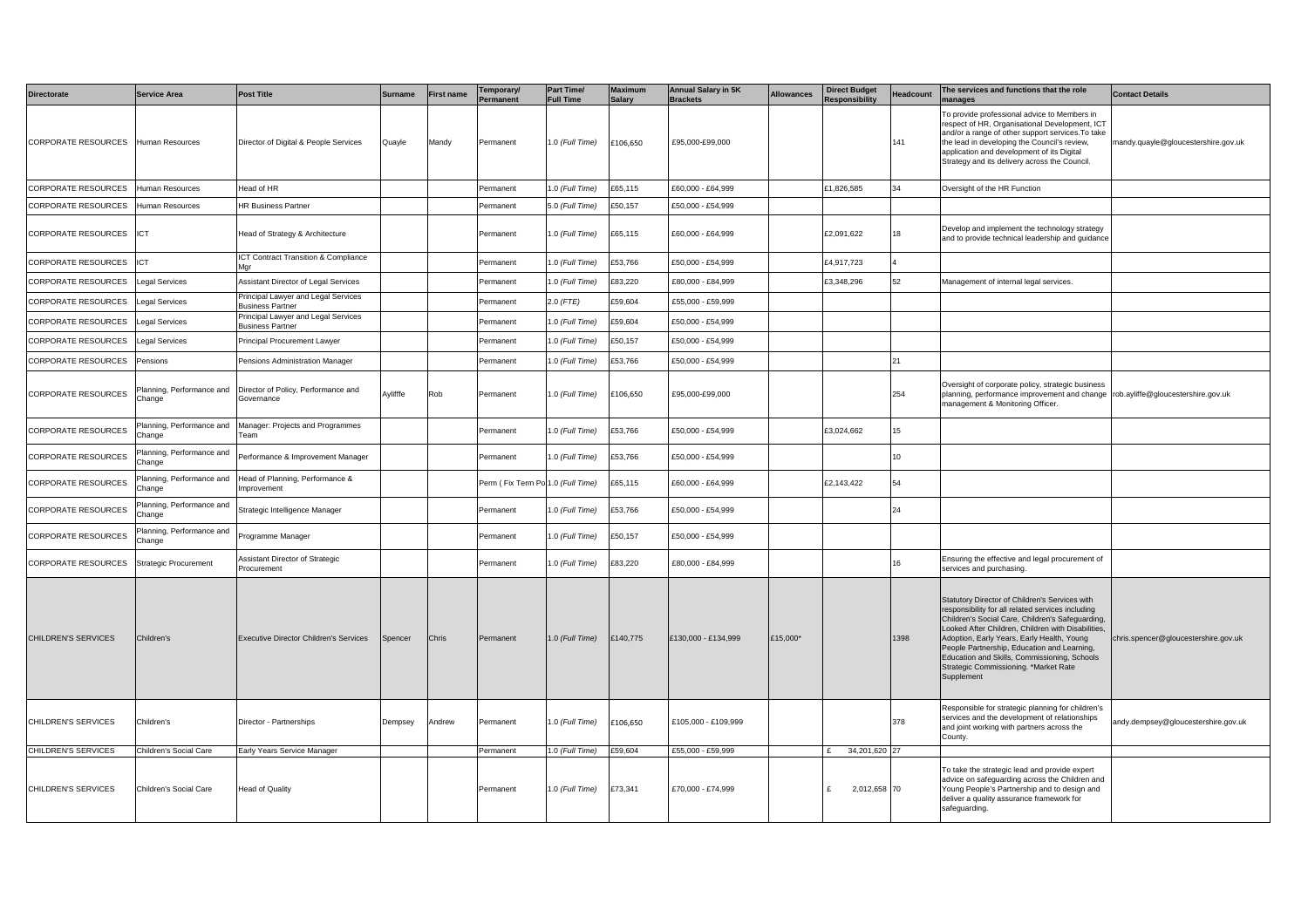| <b>Directorate</b>  | <b>Service Area</b>    | <b>Post Title</b>                                       | <b>Surname</b> | <b>First name</b> | Temporary/<br>Permanent | Part Time/<br><b>Full Time</b> | <b>Maximum</b><br><b>Salary</b> | <b>Annual Salary in 5K</b><br><b>Brackets</b> | <b>Allowances</b> | <b>Direct Budget</b><br><b>Responsibility</b> | <b>Headcount</b> | The services and functions that the role<br>manages                                                                                                                                                      | <b>Contact Details</b> |
|---------------------|------------------------|---------------------------------------------------------|----------------|-------------------|-------------------------|--------------------------------|---------------------------------|-----------------------------------------------|-------------------|-----------------------------------------------|------------------|----------------------------------------------------------------------------------------------------------------------------------------------------------------------------------------------------------|------------------------|
| CHILDREN'S SERVICES | Children's Social Care | Head of Service                                         |                |                   | Permanent               | .0 (Full Time)                 | £62,545                         | £60,000 - £64,999                             |                   |                                               | 47               | To design and deliver safeguarding services for<br>children and young people in order to achieve<br>improved outcomes for all children and young<br>people of Gloucestershire.                           |                        |
| CHILDREN'S SERVICES | Children's Social Care | Head of Service                                         |                |                   | Permanent               | 1.0 (Full Time)                | £69,835                         | £65,000 - £69,999                             |                   | 370,738<br>£                                  |                  | To design and deliver safeguarding services for<br>children and young people in order to achieve<br>improved outcomes for all children and young<br>people of Gloucestershire.                           |                        |
| CHILDREN'S SERVICES | Children's Social Care | Head of Service: Gloucester locality                    |                |                   | Permanent               | .0 (Full Time)                 | £65,115                         | £65,000 - £69,999                             |                   | £ 3,837,752 65                                |                  | To design and deliver safeguarding services for<br>children and young people in order to achieve<br>improved outcomes for all children and young<br>people of Gloucestershire.                           |                        |
| CHILDREN'S SERVICES | Children's Social Care | Head of Service: Permanence                             |                |                   | Permanent               | 1.0 (Full Time)                | £65,115                         | £60,000 - £64,999                             |                   | £ 11,895,205 149                              |                  | To design and deliver safeguarding services for<br>children and young people in order to achieve<br>improved outcomes for all children and young<br>people of Gloucestershire.                           |                        |
| CHILDREN'S SERVICES | Children's Social Care | lead of Service: Safeguarding & Front<br>Door           |                |                   | Interim                 | 1.0 (Full Time)                | £65,115                         | £60,000 - £64,999                             |                   | £ 3,478,437 58                                |                  | To design and deliver safeguarding services for<br>children and young people in order to achieve<br>improved outcomes for all children and young<br>people of Gloucestershire.                           |                        |
| CHILDREN'S SERVICES | Children's Social Care | Head of Service: Tewkesbury & Forest                    |                |                   | Permanent               | 1.0 (Full Time)                | £65,115                         | £65,000 - £69,999                             |                   | 1,674,755 23<br>£                             |                  | To design and deliver safeguarding services for<br>children and young people in order to achieve<br>improved outcomes for all children and young<br>people of Gloucestershire.                           |                        |
| CHILDREN'S SERVICES | Children's Social Care | lead of Service: Chetenham                              |                |                   | Permanent               | 1.0 (Full Time)                | £65,115                         | £65,000 - £69,999                             |                   | £<br>2,953,389 44                             |                  | To design and deliver safeguarding services for<br>children and young people in order to achieve<br>improved outcomes for all children and young<br>people of Gloucestershire.                           |                        |
| CHILDREN'S SERVICES | Children's Social Care | Service Manager                                         |                |                   | Permanent               | .0 (Full Time)                 | £53,766                         | £50,000 - £54,999                             |                   |                                               | 29               |                                                                                                                                                                                                          |                        |
| CHILDREN'S SERVICES | Children's Social Care | Service Manager (IRIS)                                  |                |                   | Permanent               | .0 (Full Time)                 | £53,766                         | £50,000 - £54,999                             |                   | 776,538<br>t.                                 | 28               |                                                                                                                                                                                                          |                        |
| CHILDREN'S SERVICES | Children's Social Care | Strategic Lead: Children in Care                        |                |                   | nterim                  | 1.0 (Full Time)                | £65,115                         | £60,000 - £64,999                             |                   |                                               |                  |                                                                                                                                                                                                          |                        |
| CHILDREN'S SERVICES | Children's Social Care | <b>Engagement &amp; Quality Manager</b>                 |                |                   | Permanent               | .0 (Full Time)                 | £50,157                         | £50,000 - £54,999                             |                   | £<br>107,782 18                               |                  |                                                                                                                                                                                                          |                        |
| CHILDREN'S SERVICES | Children's Social Care | lead of Service - Disabled Children and<br>Young People |                |                   | Interim                 | 0.0 (Full Time)                | £65,115                         | £60,000 - £64,999                             |                   | 2,613,104 62<br>£                             |                  | To design and deliver safeguarding services for<br>children and young people in order to achieve<br>improved outcomes for all children and young<br>people of Gloucestershire.                           |                        |
| CHILDREN'S SERVICES | Children's Social Care | Head of Service - Gloucester Locality                   |                |                   | Interim                 | 1.0 (Full Time)                | £65,115                         | £60,000 - £64,999                             |                   | 2,985,426 43<br>£                             |                  | To design and deliver safeguarding services for<br>children and young people in order to achieve<br>improved outcomes for all children and young<br>people of Gloucestershire.                           |                        |
| CHILDREN'S SERVICES | Children's Social Care | nterim Director Child Safeguarding &<br>are             |                |                   | Interim                 | .0 (Full Time)                 | £96,414                         | £95,000-£99,000                               |                   |                                               | 480              | Lead Gloucestershire's Children's Social Care<br>teams ensuring that they are meeting the needs<br>of children, young people and families whilst<br>responding to the strategic commissioning<br>agenda. |                        |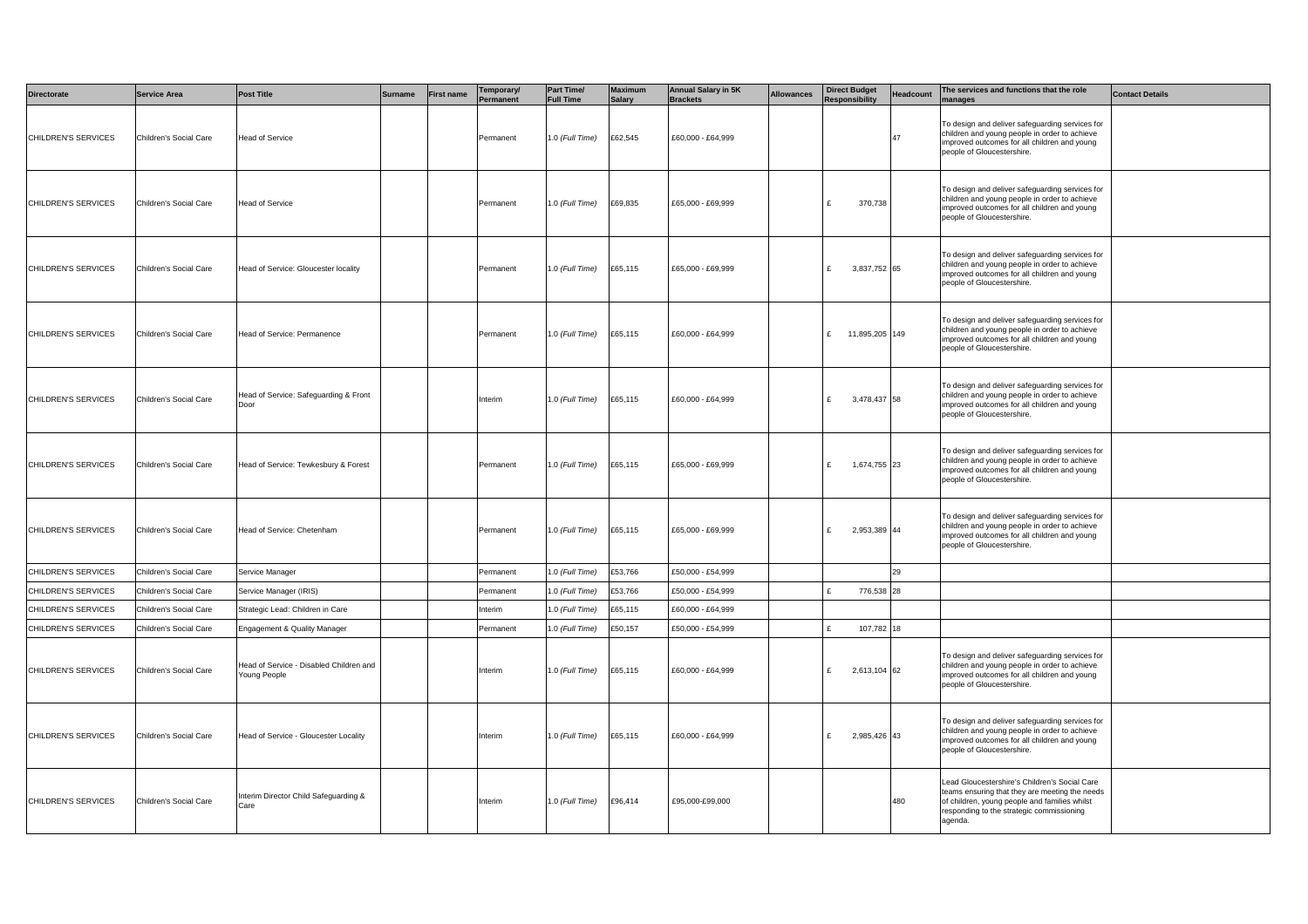| <b>Directorate</b>  | <b>Service Area</b>    | <b>Post Title</b>                                                       | <b>Surname</b> | <b>First name</b> | Temporary/<br>Permanent | <b>Part Time/</b><br>ull Time | <b>Maximum</b><br><b>Salary</b> | <b>Annual Salary in 5K</b><br><b>Brackets</b> | <b>Allowances</b> | <b>Direct Budget</b><br>Responsibility | Headcount | The services and functions that the role<br>anages                                                                                                                                                 | <b>Contact Details</b> |
|---------------------|------------------------|-------------------------------------------------------------------------|----------------|-------------------|-------------------------|-------------------------------|---------------------------------|-----------------------------------------------|-------------------|----------------------------------------|-----------|----------------------------------------------------------------------------------------------------------------------------------------------------------------------------------------------------|------------------------|
| CHILDREN'S SERVICES | Children's Social Care | <b>MASH Co-Ordinator</b>                                                |                |                   | Permanent               | .0 (Full Time)                | £50,157                         | £50,000 - £54,999                             |                   |                                        |           |                                                                                                                                                                                                    |                        |
| CHILDREN'S SERVICES | Children's Social Care | Operational Leader - Early Help                                         |                |                   | Permanent               | 1.0 (Full Time)               | £50,157                         | £50,000 - £54,999                             |                   | 4,032,478 47<br>£                      |           |                                                                                                                                                                                                    |                        |
| CHILDREN'S SERVICES | Children's Social Care | rinc Social Worker- Practice Learning                                   |                |                   | Permanent               | .0 (Full Time)                | £50,157                         | £50,000 - £54,999                             |                   |                                        |           |                                                                                                                                                                                                    |                        |
| CHILDREN'S SERVICES | Children's Social Care | Service manager                                                         |                |                   | Permanent               | $.0$ (FTE)                    | £53,766                         | £50,000 - £54,999                             |                   |                                        |           |                                                                                                                                                                                                    |                        |
| CHILDREN'S SERVICES | Commissioning          | Assistant Director of Integrated Children<br>and Families Commissioning |                |                   | Permanent               | .0 (Full Time)                | £83,220                         | £75,000 - £79,999                             |                   | 29,999,898 30<br>£                     |           | Lead the development of all relevant Integrated<br><b>Commissioning Strategies</b>                                                                                                                 |                        |
| CHILDREN'S SERVICES | Commissioning          | ead Commissioner - Early Years                                          |                |                   | Permanent               | .0 (Full Time)                | £73,341                         | £65,000 - £69,999                             |                   |                                        |           |                                                                                                                                                                                                    |                        |
| CHILDREN'S SERVICES | Commissioning          | Outcome Manager Early Years                                             |                |                   | Permanent               | .0 (Full Time)                | £65,115                         | £60,000 - £64,999                             |                   | 4,541,222 14                           |           |                                                                                                                                                                                                    |                        |
| CHILDREN'S SERVICES | Commissioning          | Specialist Commissioning Manager                                        |                |                   | Permanent               | .0 (Full Time)                | £53,766                         | £50,000 - £54,999                             |                   | 16,166,766 10                          |           |                                                                                                                                                                                                    |                        |
| CHILDREN'S SERVICES | Commissioning          | Jniversal Commissioning Manager                                         |                |                   | Permanent               | 0 (Full Time)                 | £53,766                         | £50,000 - £54,999                             |                   | 788,327 20                             |           |                                                                                                                                                                                                    |                        |
| CHILDREN'S SERVICES | Commissioning          | Outcome Manager                                                         |                |                   | Permanent               | .0 (Full Time)                | £50,157                         | £50,000 - £54,999                             |                   | 4,195,870                              |           |                                                                                                                                                                                                    |                        |
| CHILDREN'S SERVICES | Education              | Children with Additional Needs<br>Operations Manager                    |                |                   | Permanent               | 1.0 (Full Time)               | £59,604                         | £55,000 - £59,999                             |                   |                                        |           |                                                                                                                                                                                                    |                        |
| CHILDREN'S SERVICES | Education              | Director of Education (VACANT)                                          |                |                   |                         |                               |                                 |                                               |                   |                                        |           | Responsible for the oversight of education<br>across the County and provision of supporting<br>services including special educations needs,<br>home to school transport and school<br>improvement. |                        |
| CHILDREN'S SERVICES | Education              | Strategic Lead for Education Inclusion                                  |                |                   | Permanent               | .0 (Full Time)                | £59,604                         | £55,000 - £59,999                             |                   | 4,288,554 99<br>£.                     |           |                                                                                                                                                                                                    |                        |
| CHILDREN'S SERVICES | Education              | <b>Education Lead</b>                                                   |                |                   | Permanent               | $2.0$ (FTE)                   | £65,115                         | £65,000 - £69,999                             |                   |                                        |           |                                                                                                                                                                                                    |                        |
| CHILDREN'S SERVICES | Education              | <b>Education Lead</b>                                                   |                |                   | Permanent               | .0 (Full Time)                | £65,115                         | £60,000 - £64,999                             |                   |                                        |           |                                                                                                                                                                                                    |                        |
| CHILDREN'S SERVICES | Education              | <b>Educational Psychologist</b>                                         |                |                   | Permanent               | .0 (Full Time)                | £56,554                         | £50,000 - £54,999                             |                   |                                        |           |                                                                                                                                                                                                    |                        |
| CHILDREN'S SERVICES | Education              | <b>EHCP Service Manager</b>                                             |                |                   | Permanent               | .0 (Full Time)                | £59,604                         | £55,000 - £59,999                             |                   | 37,867,661 53<br>£                     |           |                                                                                                                                                                                                    |                        |
| CHILDREN'S SERVICES | Education              | lead of Education Outcomes and<br>ntervention                           |                |                   | Permanent               | .0 (Full Time)                | £73,341                         | £70,000 - £74,999                             |                   | £<br>580,907 152                       |           | To provide the leadership on outcomes and<br>intervention for Education.                                                                                                                           |                        |
| CHILDREN'S SERVICES | Education              | lead of Education Strategy &<br>Development                             |                |                   | Permanent               | 1.0 (Full Time)               | £73,341                         | £70,000 - £74,999                             |                   |                                        |           | To provide the leadership on Education Strategy<br>and Developemnt.                                                                                                                                |                        |
| CHILDREN'S SERVICES | Education              | lead of Gloucestershire Hospital<br>ducation Service                    |                |                   | Permanent               | .0 (Full Time)                | £62,570                         | £60,000 - £64,999                             |                   | t.<br>1,668,478 42                     |           | To lead the Gloucestershire Hospital Education<br>Service.                                                                                                                                         |                        |
| CHILDREN'S SERVICES | Education              | Head of Service: Children with Additional<br>Needs                      |                |                   | Temporary               | 1.0 (Full Time)               | £73,341                         | £65,000 - £69,999                             |                   |                                        | 194       | To provide the leadership required to ensure<br>that the County Council operates to the highest<br>possible standards for Children & Young<br>People's services.                                   |                        |
| CHILDREN'S SERVICES | Education              | Performance Adviser                                                     |                |                   | Permanent               | 2.0 (FTE)                     | £59,604                         | £50,000 - £54,999                             |                   |                                        |           |                                                                                                                                                                                                    |                        |
| CHILDREN'S SERVICES | Education              | Performance Adviser                                                     |                |                   | Permanent               | 5.0 (FTE)                     | £59,604                         | £55,000 - £59,999                             |                   |                                        |           |                                                                                                                                                                                                    |                        |
| CHILDREN'S SERVICES | Education              | Senior Educational Psychologist                                         |                |                   | Permanent               | 2.0 (FTE)                     | £57,209                         | £55,000 - £59,999                             |                   |                                        |           |                                                                                                                                                                                                    |                        |
| CHILDREN'S SERVICES | Education              | Senior Specialist Educational<br>'sychologist                           |                |                   | Permanent               | 3.0 (FTE)                     | £57,209                         | £55,000 - £59,999                             |                   |                                        |           |                                                                                                                                                                                                    |                        |
| CHILDREN'S SERVICES | Education              | Senior Specialist Educational<br><sup>2</sup> sychologist               |                |                   | Permanent               | .0 (Full Time)                | £57,209                         | £50,000 - £54,999                             |                   |                                        |           |                                                                                                                                                                                                    |                        |
| CHILDREN'S SERVICES | Education              | /irtual School Headteacher (Children in<br>Care)                        |                |                   | Permanent               | .0 (Full Time)                | £72,496                         | £70,000 - £74,999                             |                   | 682,004 18                             |           | To lead the Virtual School for Children in Care.                                                                                                                                                   |                        |
| CHILDREN'S SERVICES | Education              | ducational Psychologist                                                 |                |                   | Permanent               | 2.0 (FTE)                     | £56,554                         | £50,000 - £54,999                             |                   |                                        |           |                                                                                                                                                                                                    |                        |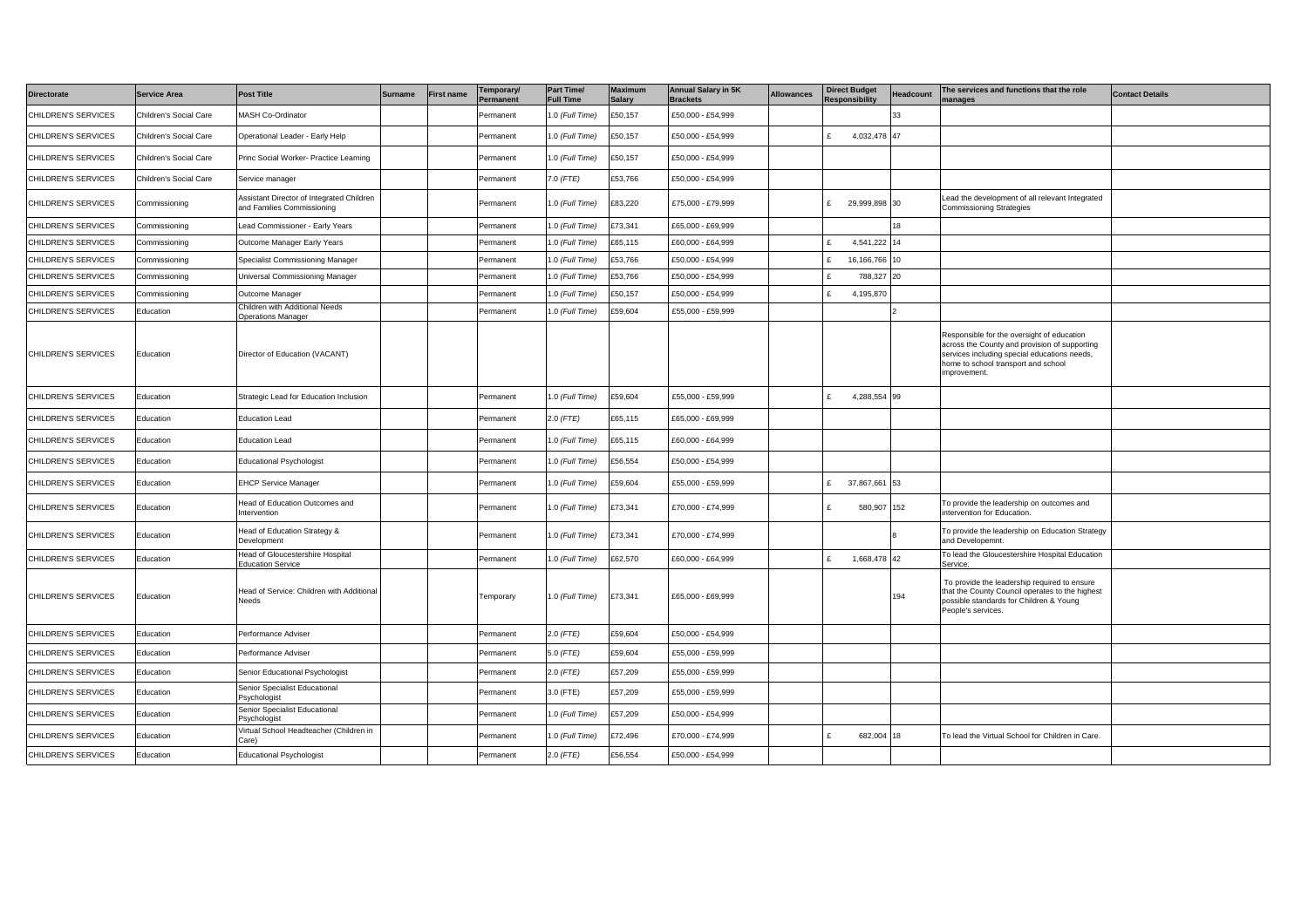| <b>Directorate</b>                                           | <b>Service Area</b> | <b>Post Title</b>                                                        | <b>Surname</b> | First name | 「emporary/<br>Permanent       | <b>Part Time/</b><br><b>Full Time</b> | <b>Maximum</b><br><b>Salary</b> | <b>Annual Salary in 5K</b><br><b>Brackets</b> | <b>Allowances</b> | <b>Direct Budget</b><br><b>Responsibility</b> | Headcount | The services and functions that the role<br>manages                                                                                                                                                                                                                                                                                | <b>Contact Details</b>             |
|--------------------------------------------------------------|---------------------|--------------------------------------------------------------------------|----------------|------------|-------------------------------|---------------------------------------|---------------------------------|-----------------------------------------------|-------------------|-----------------------------------------------|-----------|------------------------------------------------------------------------------------------------------------------------------------------------------------------------------------------------------------------------------------------------------------------------------------------------------------------------------------|------------------------------------|
| EEI (ECONOMY,<br><b>ENVIRONMENT &amp;</b><br>INFRASTRUCTURE) | EEI                 | Executive Director, Economy,<br>Environment and Infrastructure           | Chick          | Colin      | Permanent                     | 1.0 (Full Time)                       | £140,775                        | £140,000 - £144,999                           |                   |                                               | 824       | Responsible for the strategic management of a<br>range of services within the Communities and<br>Infrastructure cluster whether delivered directly or<br>commissioned including Highways and traffic<br>management, Minerals and Waste Planning,<br>Library Services, Adult Education, Customer<br>Experience and Economic Growth. | colin.chick@gloucestershire.gov.uk |
| EEI (ECONOMY,<br><b>ENVIRONMENT &amp;</b><br>INFRASTRUCTURE) | Commissioning       | Lead Commissioner: Community<br>Infrastructure                           |                |            | Permanent                     | 1.0 (Full Time)                       | £73,341                         | £70,000 - £74,999                             |                   |                                               | 140       | To lead and manage commissioning functions<br>and develop strategic commissioning plans to<br>improve outcomes for service users and deliver<br>the Council's plans, priorities and strategies to<br>achieve value for money, consistent with good<br>practice.                                                                    |                                    |
| EEI (ECONOMY,<br><b>ENVIRONMENT &amp;</b><br>INFRASTRUCTURE) | Commissioning       | Head of Highways Authority                                               |                |            | Temporary                     | 0.86 (Part time) £73,341              |                                 | £60,000 - £64,999                             |                   |                                               | 127       | To lead and manage commissioning functions<br>and develop strategic commissioning plans to<br>improve outcomes for service users and deliver<br>the Council's plans, priorities and strategies to<br>achieve value for money, consistent with good<br>practice.                                                                    |                                    |
| EEI (ECONOMY,<br><b>ENVIRONMENT &amp;</b><br>INFRASTRUCTURE) | Commissioning       | Lead Commissioner: Strategic<br>Infrastructure                           |                |            | Permanent                     | 1.0 (Full Time)                       | £73,341                         | £70,000 - £74,999                             |                   |                                               | 46        | To lead and manage commissioning functions<br>and develop strategic commissioning plans to<br>improve outcomes for service users and deliver<br>the Council's plans, priorities and strategies to<br>achieve value for money, consistent with good<br>practice.                                                                    |                                    |
| EEI (ECONOMY,<br><b>ENVIRONMENT &amp;</b><br>INFRASTRUCTURE) | Commissioning       | Outcome Manager                                                          |                |            | Permanent                     | 1.0 (Full Time)                       | £50,157                         | £50,000 - £54,999                             |                   | 1,209,000 2<br>E                              |           |                                                                                                                                                                                                                                                                                                                                    |                                    |
| EEI (ECONOMY,<br><b>ENVIRONMENT &amp;</b><br>INFRASTRUCTURE) | Commissioning       | Team Manager: Development<br>Management and Minerals & Waste<br>Planning |                |            | Permanent                     | 1.0 (Full Time)                       | £50,157                         | £50,000 - £54,999                             |                   |                                               | 14        |                                                                                                                                                                                                                                                                                                                                    |                                    |
| EEI (ECONOMY,<br><b>ENVIRONMENT &amp;</b><br>INFRASTRUCTURE) | Highways            | Area Highways Manager                                                    |                |            | Permanent                     | 2.0 (FTE)                             | £53,766                         | £50,000 - £54,999                             |                   | £ 3,513,993 11                                |           |                                                                                                                                                                                                                                                                                                                                    |                                    |
| EEI (ECONOMY,<br><b>ENVIRONMENT &amp;</b><br>INFRASTRUCTURE) | Highways            | Highways Major Projects Team Lead                                        |                |            | Permanent                     | $2.0$ (FTE)                           | £53,766                         | £50,000 - £54,999                             |                   |                                               |           |                                                                                                                                                                                                                                                                                                                                    |                                    |
| EEI (ECONOMY,<br><b>ENVIRONMENT &amp;</b><br>INFRASTRUCTURE) | Highways            | Highways Programme and Procurement<br>Manager                            |                |            | Permanent                     | 1.0 (Full Time)                       | £59,604                         | £55,000 - £59,999                             |                   | £<br>784,610 64                               |           |                                                                                                                                                                                                                                                                                                                                    |                                    |
| EEI (ECONOMY,<br><b>ENVIRONMENT &amp;</b><br>INFRASTRUCTURE) | Highways            | Highways Operations Manager                                              |                |            | Perm (Fixed Term<br>Position) | 1.0 (Full Time)                       | £59,604                         | £55,000 - £59,999                             |                   | 2,428,205 62<br>£                             |           |                                                                                                                                                                                                                                                                                                                                    |                                    |
| EEI (ECONOMY.<br><b>ENVIRONMENT &amp;</b><br>INFRASTRUCTURE) | Highways            | Principal Civil Engineer                                                 |                |            | Permanent                     | 1.0 (Full Time)                       | £56,769                         | £55,000 - £59,999                             |                   |                                               |           |                                                                                                                                                                                                                                                                                                                                    |                                    |
| EEI (ECONOMY,<br><b>ENVIRONMENT &amp;</b><br>INFRASTRUCTURE) | Highways            | Team Leader Structural Maintenance                                       |                |            | Permanent                     | 1.0 (Full Time)                       | £53,766                         | £50,000 - £54,999                             |                   |                                               | 18        |                                                                                                                                                                                                                                                                                                                                    |                                    |
| EEI (ECONOMY,<br><b>ENVIRONMENT &amp;</b><br>INFRASTRUCTURE) | Libraries           | Head of Library and Registration<br>Services                             |                |            | Permanent                     | 1.0 (Full Time)                       | £65,115                         | £65,000 - £69,999                             |                   |                                               | 375       | Overview of the library services strategy for the<br>County.                                                                                                                                                                                                                                                                       |                                    |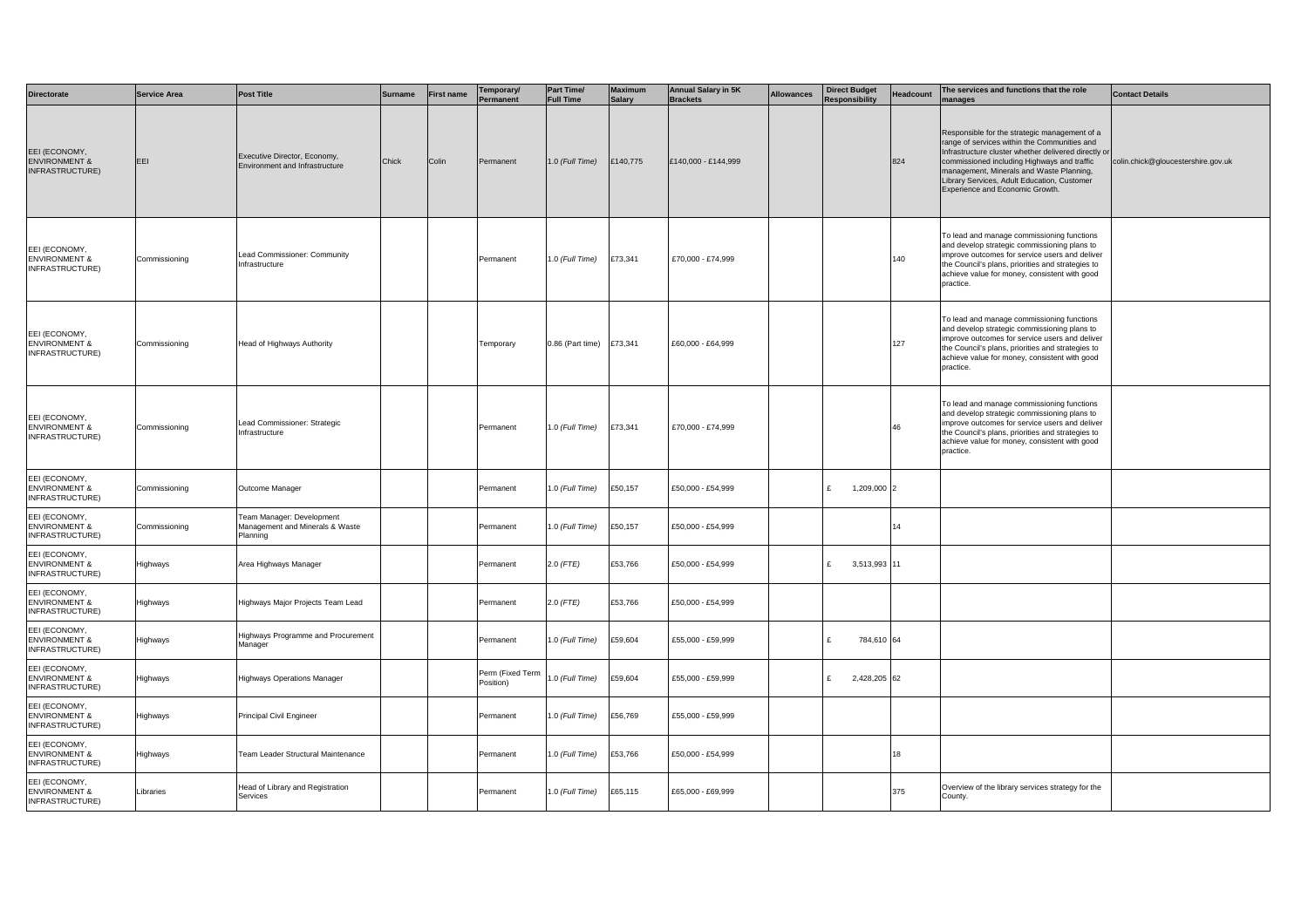| <b>Directorate</b>                                           | <b>Service Area</b> | <b>Post Title</b>                                      | <b>Surname</b> | First name | Temporary/<br>ermanent                        | Part Time/<br><b>Full Time</b> | <b>Maximum</b><br><b>Salary</b> | <b>Annual Salary in 5K</b><br><b>Brackets</b> | <b>Allowances</b> | <b>Direct Budget</b><br><b>Responsibility</b> | Headcount | The services and functions that the role<br>manages                                                                                                                                                                                                                        | <b>Contact Details</b>               |
|--------------------------------------------------------------|---------------------|--------------------------------------------------------|----------------|------------|-----------------------------------------------|--------------------------------|---------------------------------|-----------------------------------------------|-------------------|-----------------------------------------------|-----------|----------------------------------------------------------------------------------------------------------------------------------------------------------------------------------------------------------------------------------------------------------------------------|--------------------------------------|
| EEI (ECONOMY.<br><b>ENVIRONMENT &amp;</b><br>INFRASTRUCTURE) | Waste Management    | Head of Waste Management                               |                |            | Permanent                                     | 1.0 (Full Time)                | £73,341                         | £70,000 - £74,999                             |                   |                                               |           | Overview of waste management strategy for the<br>County.                                                                                                                                                                                                                   |                                      |
| EEI (ECONOMY,<br><b>ENVIRONMENT &amp;</b><br>INFRASTRUCTURE) | Waste Management    | Strategy & Development Manager                         |                |            | Permanent                                     | 1.0 (Full Time)                | £50,157                         | £50,000 - £54,999                             |                   | 4,494,912 3<br>$\mathbf{f}$                   |           |                                                                                                                                                                                                                                                                            |                                      |
| <b>COMMUNITY SAFETY</b>                                      | <b>GFRS</b>         | <b>Chief Fire Officer</b>                              | <b>Bowcock</b> | Wayne      | Permanent                                     | 1.0 (Full Time)                | £140,775                        | 135,000 - £139,999                            |                   |                                               | 549       | To lead the Fire and Rescue Service ensuring<br>that they are able to respond and adapt to the<br>strategic commissioning agenda whilst achieving<br>value for money, meeting community needs and<br>securing high quality customer service.                               | wayne.bowcock@glosfire.gov.uk        |
| <b>COMMUNITY SAFETY</b>                                      | <b>GFRS</b>         | Deputy Chief Fire Officer                              | Preece         | Mark       | Permanent                                     | 1.0 (Full Time)                | £110,000                        | £110.000 - £114.999                           |                   |                                               | 77        | Management of the operations group; carrying<br>out operational command duties as a Principal<br>Fire Officer; management of the Emergency<br>Management Services and Community Safety<br>Function and to undertakethe duties of the Chief<br>Fire Officer when necessary. | mark.preece@glosfire.gov.uk          |
| <b>COMMUNITY SAFETY</b>                                      | <b>GFRS</b>         | Temporary Assistant Chief Fire Officer                 |                |            | Perm (Fixed Term 1.0 (Full Time)<br>Position) |                                | £60,756                         | £80,000 - £84,999                             | £12,151*          |                                               |           | Femporary Assistant Chief Fire Officer -<br>Management of the operations group; carrying<br>out operational command duties as a Principal<br>Fire Officer; management of the Emergency<br>Management Services and Community Safety<br>Function. *shift pay allowance       |                                      |
| <b>COMMUNITY SAFETY</b>                                      | <b>GFRS</b>         | Business Planning, Strategy and<br>Performance Manager |                |            | Permanent                                     | 1.0 (Full Time)                | £59,604                         | £55,000 - £59,999                             |                   | 604,833 35<br>$\mathbf{f}$                    |           | To lead planning and performance reporting<br>within GFRS, including forecasts and business<br>reporting; Head of Civil Protection and oversee<br>Syrian Refugee Resettlement.                                                                                             |                                      |
| <b>COMMUNITY SAFETY</b>                                      | <b>GFRS</b>         | Finance and Compliance Liaison Officer                 |                |            | Permanent                                     | .0 (Full Time)                 | £53,766                         | £50,000 - £54,999                             |                   | 1,210,264<br>£                                |           | Management of Gloucestershire Fire and Rescue<br>Service's budget.                                                                                                                                                                                                         |                                      |
| <b>COMMUNITY SAFETY</b>                                      | <b>GFRS</b>         | emporary Area Manager                                  |                |            | Perm (Fixed Term<br>Position)                 | 0. (Full Time)                 | £52,301                         | £60,000 - £64,999                             | £10,460*          | 1,315,359<br>$\mathbf{f}$                     |           | Temporary Area Manager *shift pay allowance                                                                                                                                                                                                                                |                                      |
| <b>COMMUNITY SAFETY</b>                                      | <b>GFRS</b>         | Head of Regulatory Services and<br>Consumer Protection |                |            | Permanent                                     | 1.0 (Full Time)                | £59,604                         | £55,000 - £59,999                             |                   | l £<br>850,996 17                             |           | Management and of regulatory services and<br>consumer protection.                                                                                                                                                                                                          |                                      |
| <b>COMMUNITY SAFETY</b>                                      | <b>GFRS</b>         | Head of Business Plan & Transformation                 |                |            | ermanent                                      | .0 (Full Time)                 | £60,756                         | £60,000 - £64,999                             | £12,151*          |                                               | 50        | Management of technical services at<br>Gloucestershire Fire and Rescue Service. *shift                                                                                                                                                                                     |                                      |
| <b>COMMUNITY SAFETY</b>                                      | <b>GFRS</b>         | Group Manager                                          |                |            | ermanent                                      | .0 (Full Time)                 | £52,301                         | £50,000 - £54,999                             | £10,460*          |                                               | 270       | *shift pay allowance                                                                                                                                                                                                                                                       |                                      |
| <b>COMMUNITY SAFETY</b>                                      | <b>GFRS</b>         | Group Manager                                          |                |            | Permanent                                     | .0 (Full Time)                 | £52,301                         | £50,000 - £54,999                             | £10.460*          | 856,605 60                                    |           | *shift pay allowance                                                                                                                                                                                                                                                       |                                      |
| COMMUNITY SAFETY                                             | <b>GFRS</b>         | Area Manager                                           |                |            | Permanent                                     | .0 (Full Time)                 | £60,756                         | £60.000 - £64.999                             | £12,151*          |                                               | 283       | *shift pay allowance                                                                                                                                                                                                                                                       |                                      |
| COMMUNITY SAFETY                                             | <b>GFRS</b>         | Head of Logistics                                      |                |            | Permanent                                     | .0 (Full Time)                 | £53,766                         | £50,000 - £54,999                             |                   | 140,299 35                                    |           |                                                                                                                                                                                                                                                                            |                                      |
| <b>COMMUNITY SAFETY</b>                                      | <b>GFRS</b>         | Head of IT, Telecoms & Resilience                      |                |            | Permanent                                     | .0 (Full Time)                 | £50,157                         | £50,000 - £54,999                             |                   | 927,861                                       |           |                                                                                                                                                                                                                                                                            |                                      |
| <b>COMMUNITY SAFETY</b>                                      | <b>CORONERS</b>     | Senior Coroner                                         | Skerrett       | Katy       | Permanent                                     | 1.0 (Full Time)                | £130,050                        | £130,000 - £134,999                           |                   |                                               |           | To deliver the highest possible quality coronial<br>service to the people of Gloucestershire and to<br>work with the County Council to develop the<br>service and the coroners court complex into a<br>nationally recognised centre of excellence and<br>best practice.    | katy.skerrett@gloucestershire.gov.uk |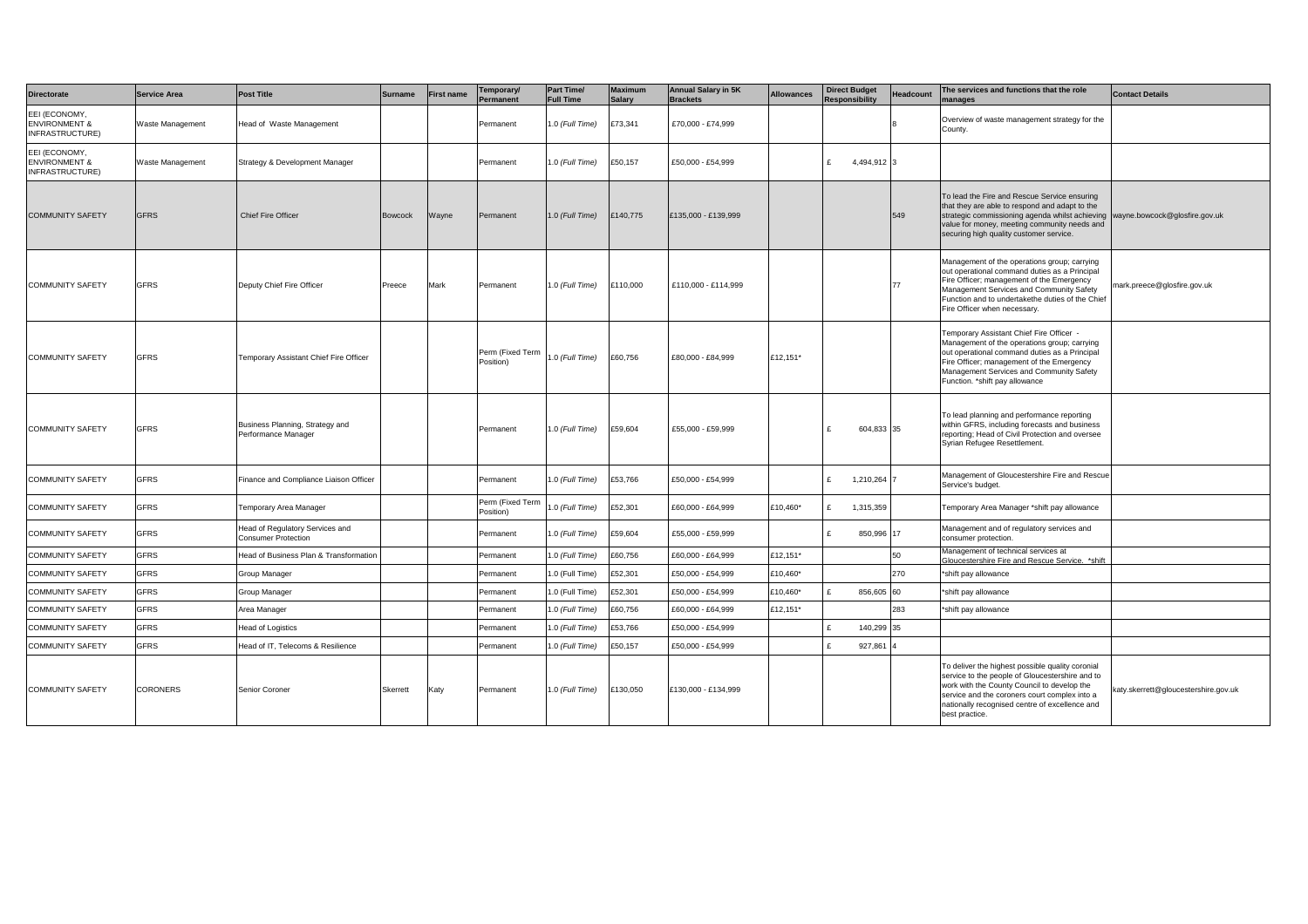| Directorate   | <b>Service Area</b>       | <b>Post Title</b>                                                        | <b>Surname</b> | <b>First name</b> | emporary/<br>Permanent | Part Time/<br><b>Full Time</b> | <b>Maximum</b><br><b>Salary</b> | <b>Annual Salary in 5K</b><br><b>Brackets</b> | <b>Allowances</b> | <b>Direct Budget</b><br><b>Responsibility</b> | <b>Headcount</b> | he services and functions that the role<br>nanages                                                                                                                                                                                                                                                                                                                                                                                                                         | <b>Contact Details</b>              |
|---------------|---------------------------|--------------------------------------------------------------------------|----------------|-------------------|------------------------|--------------------------------|---------------------------------|-----------------------------------------------|-------------------|-----------------------------------------------|------------------|----------------------------------------------------------------------------------------------------------------------------------------------------------------------------------------------------------------------------------------------------------------------------------------------------------------------------------------------------------------------------------------------------------------------------------------------------------------------------|-------------------------------------|
| <b>ADULTS</b> | Adults                    | Executive Director of Adult Social Care<br>and Public Health             | Scott          | Sarah             | Permanent              | 1.0 (Full Time)                | £140,775                        | £130,000 - £134,999                           |                   |                                               | 1355             | Statutory Director of Adults Services with<br>strategic responsibility for adults safeguarding<br>and relevant all services provided whether<br>delivered directly via council teams or procured<br>from the external market. Also, Statutory officer<br>responsible for Public Health with a focus on<br>prevention including Drugs and Alcohol<br>education, Health Visiting, School Nursing,<br>Sexual Health, Health Protection and<br>encouraging Active Communities. | arah.l.scott@gloucestershire.gov.uk |
| <b>ADULTS</b> | Adults                    | Deputy Director of Adult Social Care                                     |                |                   | Permanent              | 0.6 (Part time)                | £93,003                         | £55,000 - £59,999                             |                   | 2,292,374 9<br>E                              |                  | Deputises for Executive Director and responsible<br>for a range of social care services and<br>commissioning approach.                                                                                                                                                                                                                                                                                                                                                     |                                     |
| ADULTS        | Adults                    | ead Commissioner LD/PD                                                   |                |                   | Permanent              | .0 (Full Time)                 | 273,341                         | £70,000 - £74,999                             |                   | E<br>1,271,132                                | 36               |                                                                                                                                                                                                                                                                                                                                                                                                                                                                            |                                     |
| ADULTS        | Adults                    | Strategic Lead for Inclusive Employment                                  |                |                   | ermanent               | .0 (Full Time)                 | :59,604                         | £55,000 - £59,999                             |                   | $\pounds$<br>309,447                          |                  |                                                                                                                                                                                                                                                                                                                                                                                                                                                                            |                                     |
| <b>ADULTS</b> | Adults Safeguarding       | Head of Safeguarding Adults                                              |                |                   | Permanent              | .0 (Full Time)                 | £65,115                         | £60,000 - £64,999                             |                   | £<br>1,565,265 38                             |                  | Overall responsibility for the provision of strategio<br>advice and leadership for adult safeguarding<br>across Gloucestershire.                                                                                                                                                                                                                                                                                                                                           |                                     |
| ADULTS        | <b>Adults Social Care</b> | Director of Adult Social Care Operations Porter                          |                | Dawn              | Permanent              | 1.0 (Full Time)                | £106,650                        | £95.000-£99.000                               |                   | 427,656 865<br>E                              |                  | Overall responsibility for the operational delivery<br>of adults social care services.                                                                                                                                                                                                                                                                                                                                                                                     | dawn.porter@gloucestershire.gov.uk  |
| <b>ADULTS</b> | Adults Social Care        | Head of Adult Social Care Operations                                     |                |                   | Permanent              | 1.0 (Full Time)                | £73,341                         | £65,000 - £69,999                             |                   | 799,067 386<br>l £                            |                  | Head of Service for ASC Operations has overall<br>resposibility for the leadership of all locality<br>teams including Acute hospital and Learning<br>Disability services.                                                                                                                                                                                                                                                                                                  |                                     |
| ADULTS        | Adults Social Care        | Head of Adult Social Care In-house<br>Services                           |                |                   | Permanent              | .0 (Full Time)                 | :59,604                         | £55,000 - £59,999                             |                   | l £<br>290,751 272                            |                  |                                                                                                                                                                                                                                                                                                                                                                                                                                                                            |                                     |
| ADULTS        | Adults Social Care        | GIS (Healthcare) Manager                                                 |                |                   | Permanent              | .0 (Full Time)                 | £53,766                         | £50,000 - £54,999                             |                   |                                               | 101              |                                                                                                                                                                                                                                                                                                                                                                                                                                                                            |                                     |
| ADULTS        | <b>Adults Social Care</b> | ntegrated Social Care Manager                                            |                |                   | ermanent               | 8.0 (FTE)                      | £53,766                         | £50,000 - £54,999                             |                   | £ 114,521,783 335                             |                  |                                                                                                                                                                                                                                                                                                                                                                                                                                                                            |                                     |
| ADULTS        | Adults Social Care        | Principal Social Worker                                                  |                |                   | Permanent              | .0 (Full Time)                 | £50,157                         | £50,000 - £54,999                             |                   | ١£<br>515,785 10                              |                  |                                                                                                                                                                                                                                                                                                                                                                                                                                                                            |                                     |
| ADULTS        | Commissioning             | Head of Commissioning : Public Health<br>Service                         |                |                   | Permanent              | 1.0 (Full Time)                | £65,115                         | £60,000 - £64,999                             |                   | $\mathbf{f}$<br>837,196                       |                  | Lead on contract management for services that<br>have a significant contract value and are<br>integrated across Health and Social Care                                                                                                                                                                                                                                                                                                                                     |                                     |
| <b>ADULTS</b> | Commissioning             | Strategic Commissioning Manager                                          |                |                   | Permanent              | 1.0 (Full Time)                | £73,341                         | £65,000 - £69,999                             |                   | £<br>4,171,600 48                             |                  | Lead on the design, development and future<br>delivery of the Gloucestershire Integrated<br>Brokerage Team. Ensuring that the Council's<br>vision and planned outcomes are achieved and<br>statutory aims delivered both in relation to Adult<br>Social Care commissioning and the wider<br>integrated care system.                                                                                                                                                        |                                     |
| <b>ADULTS</b> | Commissioning             | Head of Integrated Commissioning (Adult<br>Mental Health)                |                |                   | Permanent              | 1.0 (Full Time)                | £73,341                         | £70,000 - £74,999                             |                   | 12,464,923 27<br>E                            |                  | ead on contract management for services that<br>have a significant contract value and are<br>integrated across Health and Social Care                                                                                                                                                                                                                                                                                                                                      |                                     |
| <b>ADULTS</b> | Commissioning             | Head of Commissioning: Health<br>Improvement                             |                |                   | Permanent              | 1.0 (Full Time)                | £65,115                         | £65,000 - £69,999                             |                   |                                               | 30               | Lead on contract management for services that<br>have a significant contract value and are<br>integrated across Health and Social Care                                                                                                                                                                                                                                                                                                                                     |                                     |
| <b>ADULTS</b> | Commissioning             | nterim Head of Integrated<br>Commissioning Commissioner: Older<br>People |                |                   | Fixed Term             | 1.0 (Full Time)                | £73,341                         | £70,000 - £74,999                             |                   | 2,173,465 2<br>E                              |                  | ead on contract management for services that<br>have a significant contract value and are<br>integrated across Health and Social Care                                                                                                                                                                                                                                                                                                                                      |                                     |